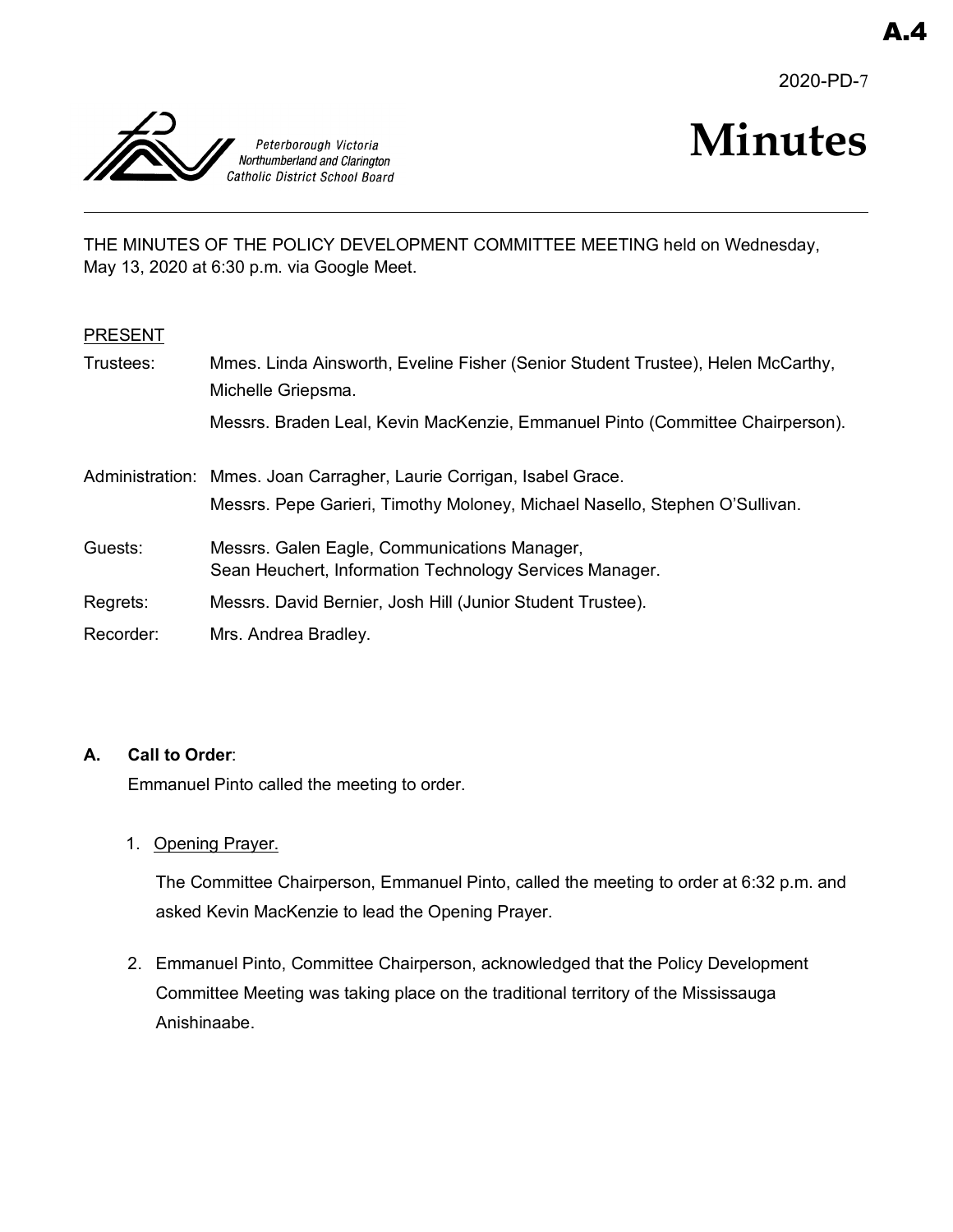- 3. Approval of the Agenda.
	- **MOTION:** Moved by Linda Ainsworth, seconded by Michelle Griepsma, that the Policy Development Committee Agenda be accepted. Carried
- 4. Declarations of Conflicts of Interest.
- 5. Approval of the Draft Minutes of the Policy Development Committee Meeting held on February 4, 2020.
	- **MOTION:** Moved by Braden Leal, seconded by Kevin MacKenzie, that the Minutes of the Policy Development Committee Meeting held on February 4, 2020, be approved. Carried.

# 6. Business Arising from the Minutes.

# *Re: C.1. Pastoral Care in Schools: Diocesan Board Guidelines*

It was stated in the Minutes that: *"Michael will engage in further conversation with the Bishop regarding the document and will bring it back to the Policy Development Committee."* Michelle Griepsma, Board Chairperson, asked if Michael has met with the Bishop regarding the Guidelines. Michael reported that he has not yet had an opportunity to meet with the Bishop regarding the Guidelines.

# **B. Recommended Actions/Presentations:**

1. R.A.: Draft Administrative Procedure – New #1209

# *Privacy Breach Response*

Galen Eagle, Communications Manager, presented new draft Administrative Procedure – *#1209 – Privacy Breach Response* to the Policy Development Committee and answered questions.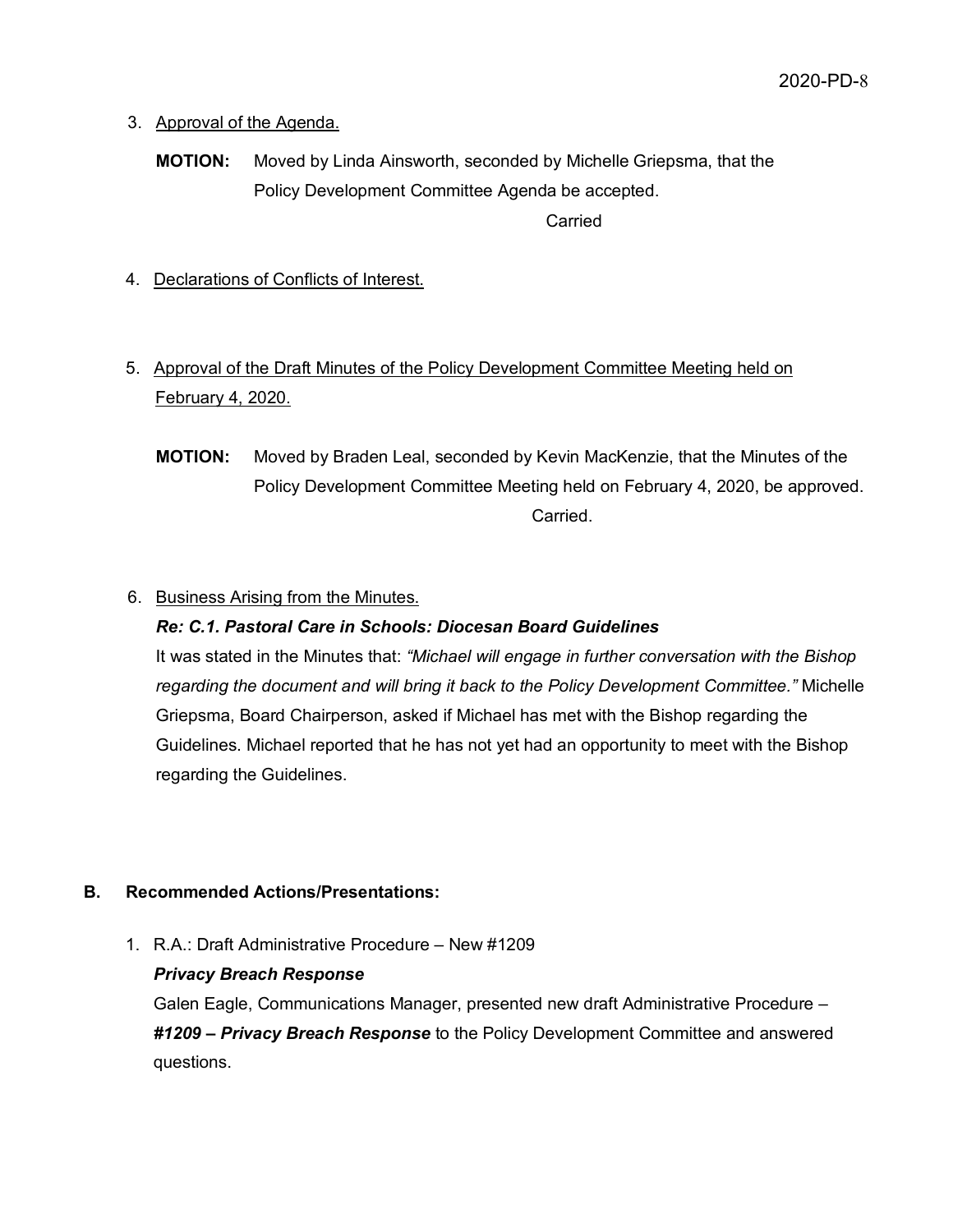**MOTION:** Moved by Linda Ainsworth, seconded by Braden Leal that the Policy Development Committee recommend to the Board that new draft Administrative Procedure – *#1209 – Privacy Breach Response* be received and posted under Directional Policy – *#1200 Records and Information*.

Carried

2. R.A.: Draft Administrative Procedure – New #314 (Old #904)

# *Personal Network Devices*

Sean Heuchert, Information Technology Services Manager, presented new draft Administrative Procedure – *#314 – Personal Network Devices* to the Policy Development Committee and answered questions.

**MOTION:** Moved by Kevin MacKenzie, seconded by Braden Leal that the Policy Development Committee recommend to the Board that Policy and Administrative Procedure – *#904 – Personal Network Devices*, be deleted and the revised, newly formatted, Administrative Procedure – *#314 – Personal Network Devices*, be received and posted as amended under Directional Policy – *#300 – Student Achievement and Well-being*.

Carried

3. R.A.: Remove Policies and Administrative Procedure –

*#602 – (Old Policy #105) School Sites – Operating Budget Surplus #603 – (Old Policy and Administrative Procedure #106) Alternative Arrangements for School Facilities*

Isabel Grace, Superintendent of Business and Finance, explained to the Policy Development Committee that the wording in *Administrative Procedures #602* and *#603* is no longer relevant due to changes in EDC regulations. Legal council recommended that they be deleted from the Policy Register.

**MOTION:** Moved by Michelle Greipsma, seconded by Braden Leal that the Policy Development Committee recommend to the Board that Policies and Administrative Procedure – *#602 (Old Policy #105) – School Sites – Operating Budget Surplus*, and *#603 – (Old Policy and Administrative Procedure #106) – Alternative Arrangements for School Facilities* be deleted.

Carried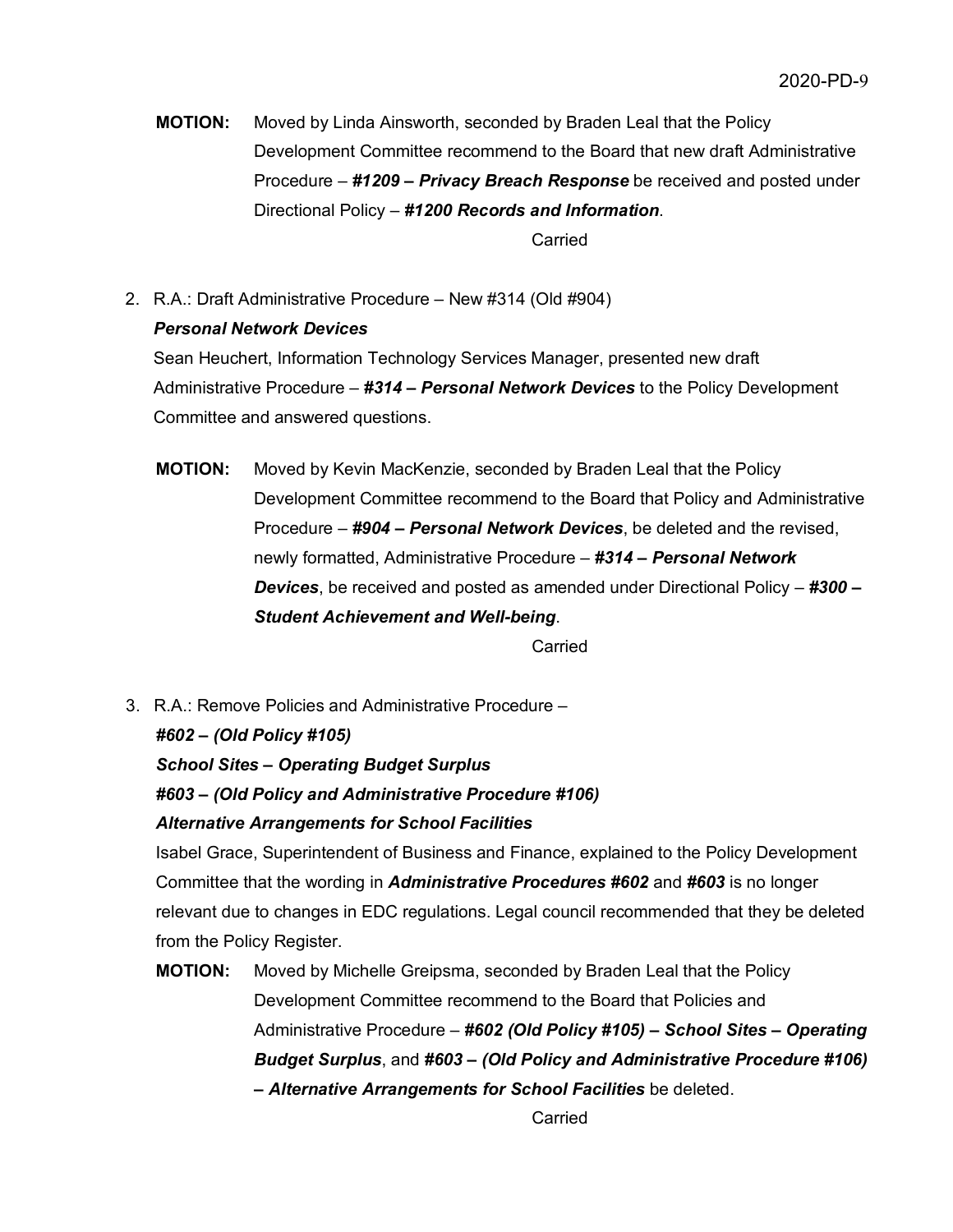4. R.A.: Draft Administrative Procedure – New #902 (Old #411)

# *Visitors to Schools*

Tim Moloney, Superintendent of Learning / Student Success, presented new draft Administrative Procedure – *#902 – Visitors to Schools*, to the Policy Development Committee and answered questions.

**MOTION:** Moved by Linda Ainsworth, seconded by Helen McCarthy that the Policy Development Committee recommend to the Board that Policy and Administrative Procedure – *#411 – Visitors to Schools*, be deleted and the revised, newly formatted, Administrative Procedure – *#902 – Visitors to Schools*, be received and posted as amended under Directional Policy – *#900 – Safe and Accepting Schools*.

Carried.

5. R.A.: Draft Administrative Procedure – New #901 (Old #814)

# *Safe Arrivals*

Tim Moloney, Superintendent of Learning / Student Success, presented new draft Administrative Procedure – *#901 – Safe Arrivals*, to the Policy Development Committee and answered questions.

**MOTION:** Moved by Linda Ainsworth, seconded by Kevin MacKenzie that the Policy Development Committee recommend to the Board that Policy and Administrative Procedure – *#814 – Safe Arrivals – Elementary*, be deleted and the revised, newly formatted, Administrative Procedure – *#901 – Safe Arrivals*, be received and posted as amended under Directional Policy – *#900 – Safe and Accepting Schools*.

Carried.

# **C. Information Items:**

# **D. Next Meeting:**

1. September 29, 2020 6:30 p.m. – 8:30 p.m.